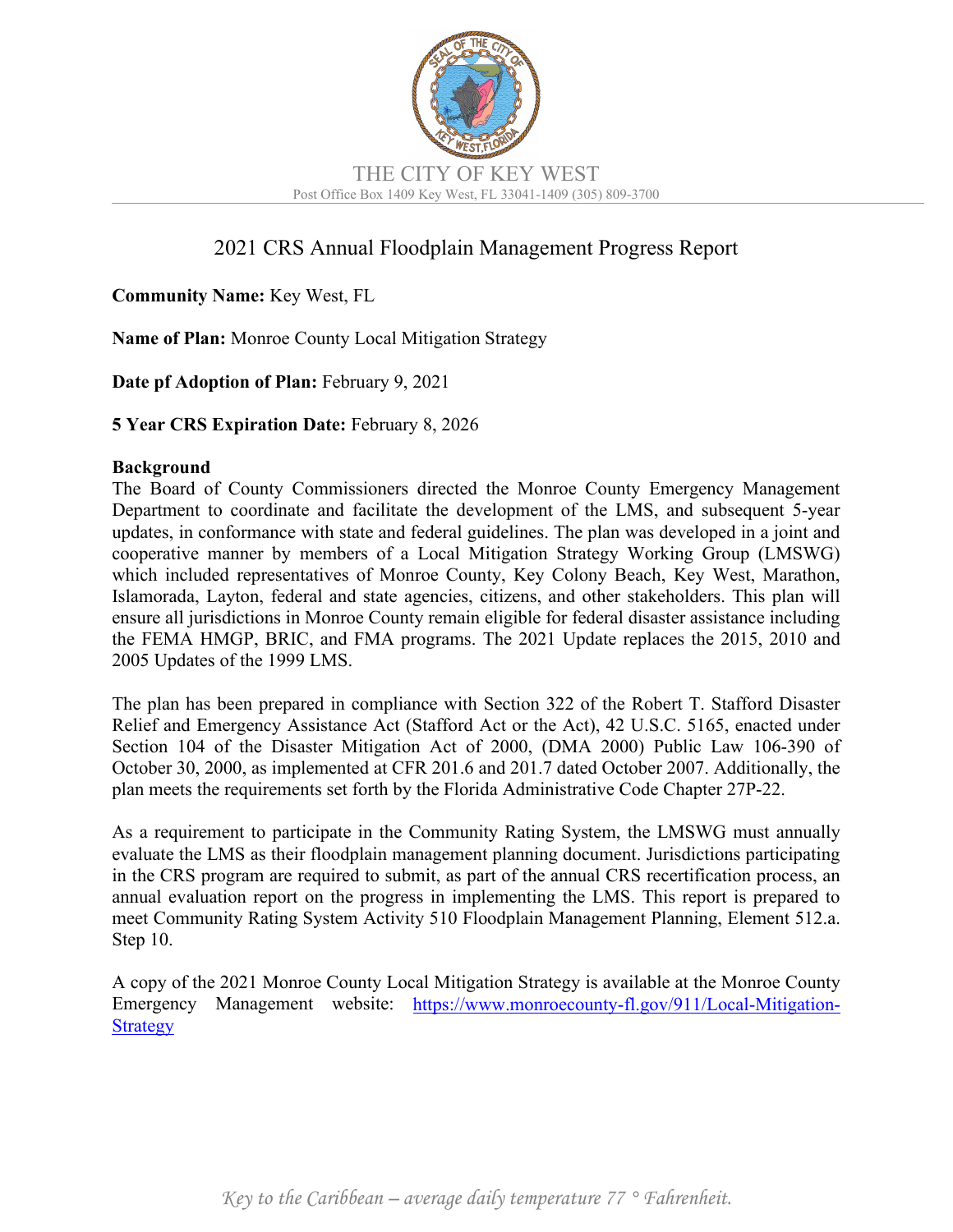### **Annual Progress Report Preparation, Distribution and Availability:**

This report was prepared by Lori Lehr, CRS Consultant for Monroe County. The Monroe County Local Mitigation Strategy Committee meets quarterly to discuss the progress of action items and mitigation efforts. This progress report reflects the progress goals and objectives in the Local Mitigation Strategy. The meeting agendas and presentation are available upon request.

The annual progress report is made available to all jurisdictions and their governing bodies, the media, and the public via each jurisdiction's website. A copy of the report is sent annually to the State of Florida NFIP Coordinator's office via email.

#### **Implementation of Action Items:**

In the post-Irma environment, the LMSWG meets regularly to discuss the mitigation funding opportunities and project implementation. The group also meets to participate in mitigation training. In 2021, the group met in March, July, September, October, and December. Each participating community has a list of mitigation projects specific to the jurisdiction and there are numerous projects that benefit all municipalities and their mitigation efforts.

County-wide projects are being ranked and implemented on schedule as funding becomes available. The following table indicates the progress of each of the projects that are listed in the Monroe County Local Mitigation Strategy that have specific implications that include the City of Key West.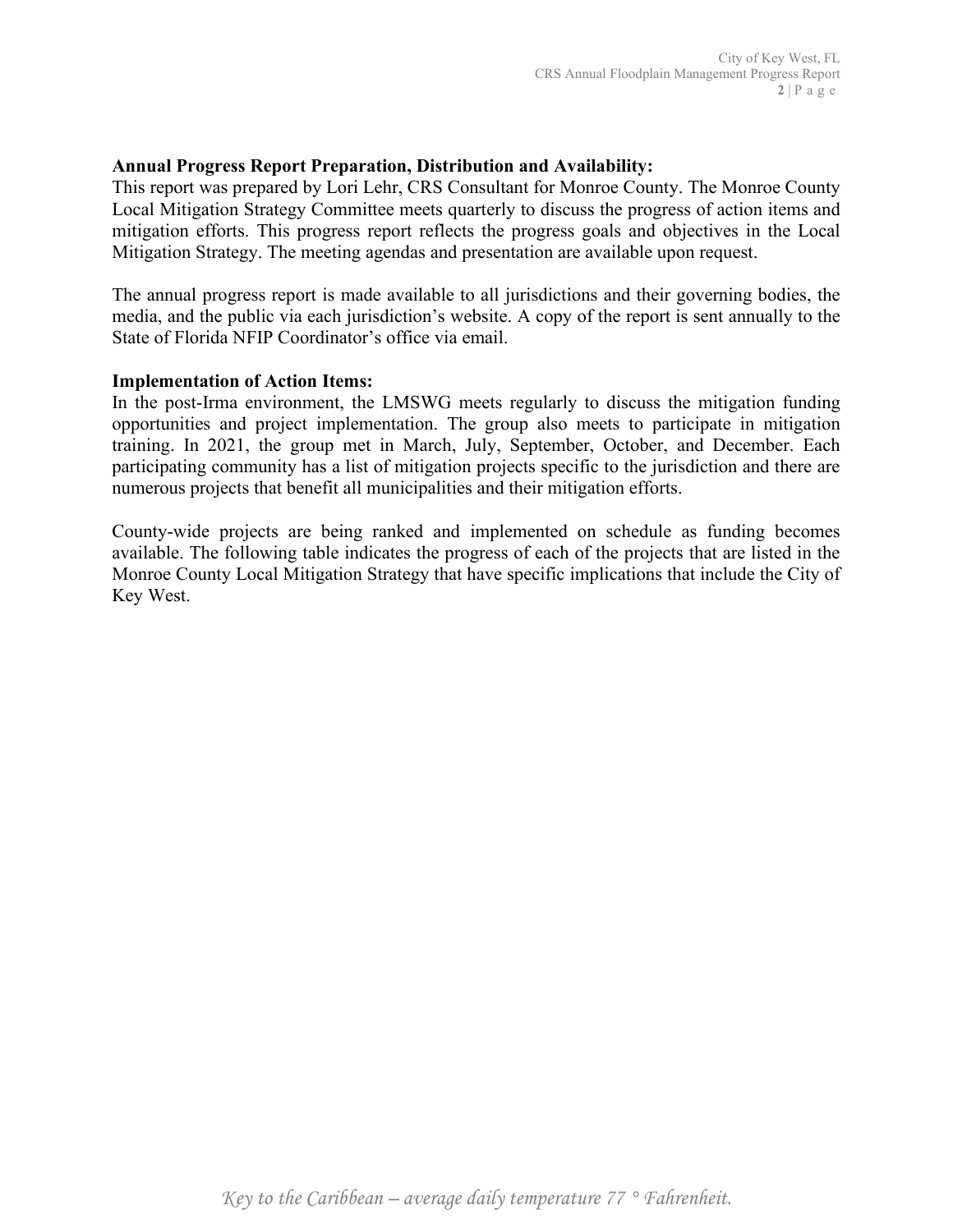| Monroe County Local Mitigation Project List for Key West |                                     |                                                                                                                                                                                                                                                                                                                                                                                                                                                                                                                                                                                                                                                                                                                                                                                                        |                                                                                                                                                                                                                                                                         |
|----------------------------------------------------------|-------------------------------------|--------------------------------------------------------------------------------------------------------------------------------------------------------------------------------------------------------------------------------------------------------------------------------------------------------------------------------------------------------------------------------------------------------------------------------------------------------------------------------------------------------------------------------------------------------------------------------------------------------------------------------------------------------------------------------------------------------------------------------------------------------------------------------------------------------|-------------------------------------------------------------------------------------------------------------------------------------------------------------------------------------------------------------------------------------------------------------------------|
| <b>Action#</b>                                           | <b>Jurisdiction</b>                 | <b>Action Description</b>                                                                                                                                                                                                                                                                                                                                                                                                                                                                                                                                                                                                                                                                                                                                                                              | 2022 Progress Update                                                                                                                                                                                                                                                    |
| $\mathbf{1}$                                             | Monroe County and<br>municipalities | Saferoom enhancements for County EOC in conjunction with design and construction of new facility. The<br>current facility is shared with the County Commission which presents issues when a Commission meeting is<br>scheduled during a time when an emergency event may be threatening the County.                                                                                                                                                                                                                                                                                                                                                                                                                                                                                                    | Monroe County estimates that this action is<br>approximately 20% complete; HMGP, FDOT, and State<br>Allocation has been awarded and the project is in the<br>design phase.                                                                                              |
| $\overline{2}$                                           | Monroe County and<br>municipalities | Emergency Management Training Programs: The County will conduct regular training for EOC personnel and<br>all emergency response personnel. Provide orientation and training for all designated EOC personnel,<br>including procedures, technology, communications, facility layout, etc. Plan and improve hurricane drills<br>with more realistic scenarios.                                                                                                                                                                                                                                                                                                                                                                                                                                          | Monroe County estimates that this action is<br>approximately 75% complete. Training is ongoing per<br>MYTEPP.                                                                                                                                                           |
| 3                                                        | Monroe County and<br>municipalities | Florida Keys Imperiled Water Supply Protection                                                                                                                                                                                                                                                                                                                                                                                                                                                                                                                                                                                                                                                                                                                                                         | FKAA received notice of award. FKAA selected design<br>engineer through RFQ process. FKAA is awaiting for<br>signed agreement with FDEM before proceeding with<br>design                                                                                                |
| 4                                                        | Monroe County and<br>Municipalities | Production of a Mitigation Program Technical Assistance and Resource Manual: During the Working Groups<br>activities and discussions, it was determined that there was a need for an assistance manual to identify<br>mitigation assistance programs and provide direction on how to apply for funds and grants such as the<br>federal HMGP. This manual would be especially useful to small agencies and private non-profits that are<br>invited to apply for state and federal grants, but may not have the technical knowledge to complete the<br>application process. The manual would also include a listing and description of various government and/or<br>private programs that could apply to mitigation efforts                                                                              | No progress has been made toward this action to date.                                                                                                                                                                                                                   |
| 5                                                        | Monroe County and<br>municipalities | As a group, the LMS should coordinate with agencies and utility providers responsible for critical infrastructure to<br>express the need to incorporate flood, wind, sea level rise, and coastal erosion protection into infrastructure<br>maintenance, upgrades, and new construction. When infrastructure maintenance and upgrade projects are planned<br>by agencies and utility providers such as Florida DOT or the Florida Keys Aqueduct Authority (e.g., repaving or<br>elevating a road), the Working Group should express an opinion, as appropriate, that mitigation should be considered<br>with the proposed project. These infrastructure investments represent an opportunity to add in a mitigation<br>component like a drainage upgrade during a road project for an incremental cost. | By including utility organizations as part of the LMSWG, the<br>County encourages consideration of hazards by these entities.<br>This is a continually important strategy moving forward.                                                                               |
| 6                                                        | Monroe County and<br>municipalities | Evaluate Hazard Identification and Risk Assessment Tools. The Working Group will evaluate the Hazard Identification<br>and Risk Assessments that were prepared for at least two other counties and determine whether using different tools<br>(e.g. FEMA's Hazards US) would significantly improve the outcomes reflected in the 2010 update. The anticipated<br>update of the Sea, Lake, and Overland Surge from Hurricanes (SLOSH) projections may also influence future updates of<br>the HIRA)                                                                                                                                                                                                                                                                                                     | In this update of the plan, the LMS utilized FEMA Hazus<br>technology and incorporated risk information from various<br>community, regional, and state planning efforts. The County<br>will continue to learn from neighboring communities for the<br>next plan update. |
| $\overline{7}$                                           | Monroe County and<br>municipalities | Support efforts in Monroe County to address the potential negative impacts related to climate change, including sea<br>level rise. Monroe County is the most vulnerable partner that participates in the SE FL Compact with respect to climate<br>change induced sea level increases. Critical resources like the primary source of drinking water as well as homes,<br>businesses, and infrastructure are directly at risk. The LMS should actively support its own Climate Change action plan<br>(Monroe County and Key West) and support the implementation of a Regional Collaborative Climate Action Plan with<br>the neighboring counties through the Southeast Florida Regional Climate Compact to address the impacts of sea level<br>rise and other related climate change impacts            | This county and municipalities continue to participate in the SE<br>FL Compact and Climate Change Planning by attending summits<br>and supporting initiatives. This includes incorporating Sea Level<br>Rise projections into this plan.                                |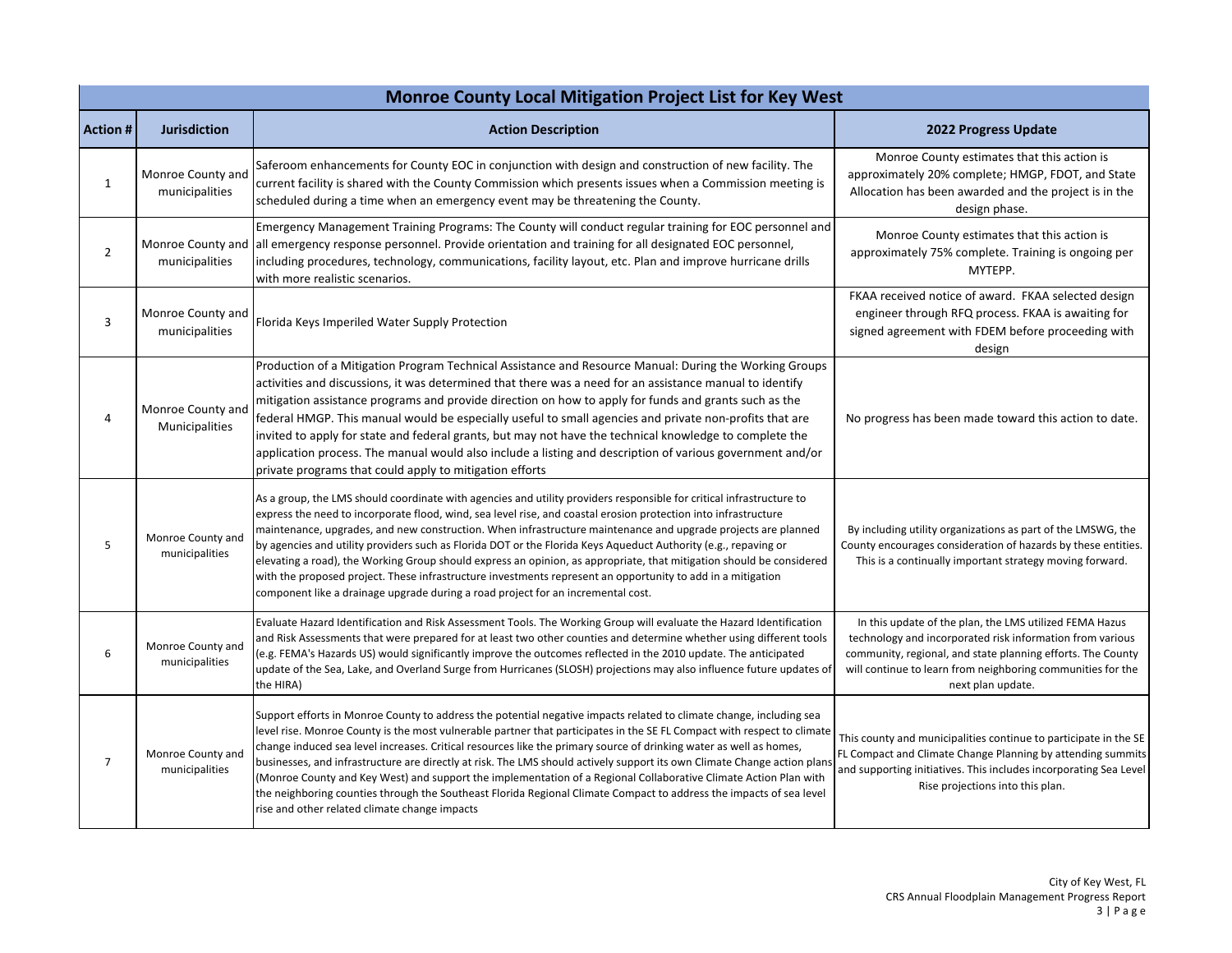| <b>Action #</b> | <b>Jurisdiction</b>                 | <b>Action Description</b>                                                                                                                                                                                                                                                                                                                                                                                                                                                                                                                                                                                                                                                                                                                                                                                                                                                                                                                                                                                                                                                                                                                                                                                                                                                                                                                                                                                                                                                                                                                                                   | 2022 Progress Update                                                                                                                                                                  |
|-----------------|-------------------------------------|-----------------------------------------------------------------------------------------------------------------------------------------------------------------------------------------------------------------------------------------------------------------------------------------------------------------------------------------------------------------------------------------------------------------------------------------------------------------------------------------------------------------------------------------------------------------------------------------------------------------------------------------------------------------------------------------------------------------------------------------------------------------------------------------------------------------------------------------------------------------------------------------------------------------------------------------------------------------------------------------------------------------------------------------------------------------------------------------------------------------------------------------------------------------------------------------------------------------------------------------------------------------------------------------------------------------------------------------------------------------------------------------------------------------------------------------------------------------------------------------------------------------------------------------------------------------------------|---------------------------------------------------------------------------------------------------------------------------------------------------------------------------------------|
| 8               | Monroe County and<br>municipalities | Verify Repetitive Loss Property Data - Monroe County and municipalities that participate in the CRS will<br>verity the repetitive loss property data obtained from FEMA. The NFIP maintains records of past flood<br>insurance claims and tracks properties that have received multiple claims. These properties and similarly<br>situated buildings present likely opportunities for mitigation. Verifying the data serves two purposes: it<br>helps the NFIP improve its records, and it helps identify Repetitive Loss Areas.<br>Prepare Repetitive Loss Area Maps - Monroe County and municipalities that prepare Repetitive Loss Area<br>Analyses will identify repetitive loss areas within their jurisdiction using the methods described in FEMA/CRS<br>guidance. Identification of Repetitive Loss Areas helps identify property owners who may be interested in<br>reducing their exposure and working with the communities to seek mitigation funds.                                                                                                                                                                                                                                                                                                                                                                                                                                                                                                                                                                                                             | This action is ongoing in the communities with identified<br>repetitive loss properties. Data verification occurs annually and<br>repetitive loss area maps are updated upon request. |
| 9               | Monroe County and<br>municipalities | County-Wide Emergency Back-Up Power Enhancement for Critical Facilities                                                                                                                                                                                                                                                                                                                                                                                                                                                                                                                                                                                                                                                                                                                                                                                                                                                                                                                                                                                                                                                                                                                                                                                                                                                                                                                                                                                                                                                                                                     | Under ENG Review, Monroe County estimates 20%<br>progress toward completion                                                                                                           |
| 10              | Monroe County and<br>municipalities | Acquisition-Demolition of Residential Structures                                                                                                                                                                                                                                                                                                                                                                                                                                                                                                                                                                                                                                                                                                                                                                                                                                                                                                                                                                                                                                                                                                                                                                                                                                                                                                                                                                                                                                                                                                                            |                                                                                                                                                                                       |
| 11              | Monroe County and<br>municipalities | Elevate Buildings Located within Floodprone Areas                                                                                                                                                                                                                                                                                                                                                                                                                                                                                                                                                                                                                                                                                                                                                                                                                                                                                                                                                                                                                                                                                                                                                                                                                                                                                                                                                                                                                                                                                                                           |                                                                                                                                                                                       |
| 12              | Monroe County and<br>municipalities | Residential Mitigation Reconstruction Project                                                                                                                                                                                                                                                                                                                                                                                                                                                                                                                                                                                                                                                                                                                                                                                                                                                                                                                                                                                                                                                                                                                                                                                                                                                                                                                                                                                                                                                                                                                               |                                                                                                                                                                                       |
| 13              | Monroe County and<br>municipalities | Trailer Park Acquisition and Reconstruction Sites A, B, C, D, & F                                                                                                                                                                                                                                                                                                                                                                                                                                                                                                                                                                                                                                                                                                                                                                                                                                                                                                                                                                                                                                                                                                                                                                                                                                                                                                                                                                                                                                                                                                           |                                                                                                                                                                                       |
| 14              | Monroe County and<br>municipalities | Wind Retrofit of County Facilities                                                                                                                                                                                                                                                                                                                                                                                                                                                                                                                                                                                                                                                                                                                                                                                                                                                                                                                                                                                                                                                                                                                                                                                                                                                                                                                                                                                                                                                                                                                                          | Under ENG Review, this project is considered to be a back-<br>up project                                                                                                              |
| 15              | Monroe County and<br>municipalities | Residential Wind Retrofitting Project                                                                                                                                                                                                                                                                                                                                                                                                                                                                                                                                                                                                                                                                                                                                                                                                                                                                                                                                                                                                                                                                                                                                                                                                                                                                                                                                                                                                                                                                                                                                       |                                                                                                                                                                                       |
| 16              | Monroe County and<br>Municipalities | Comprehensive hazard mitigation (prevention) education and outreach program targeted to government<br>employees, the construction industry, and trades, and the general public. During the development of the<br>LMS the working group identified the need to provide information about the mitigation concept and how to<br>use it. To address education government employees about the benefits of mitigation awareness, training<br>programs, and materials will be developed. Through this training, agencies' staff will understand the<br>concept of reduction of loss and risk and be able to apply it at their jobs and homes. The project would<br>involve the construction industry by developing educational materials and arranging for seminars through<br>the private sector. Businesses such as private contractors and building supply companies would help<br>arrange for and participate in the programs. Groups such as building officials and public works and<br>construction staff could participate. Local governments will be encouraged to allow their personnel to<br>attend. In addition, the programs would be submitted to the appropriate authorities to determine eligibility<br>for CEU credits. Finally, a mitigation brochure will be produced and distributed to the public. It will include<br>information about government mitigation programs (such as elevating utilities and techniques to strengthen<br>homes from hazards). Public information campaigns will be targeted at such groups as condo and<br>Ihomeowners associations | No progress has been made toward this action to date.                                                                                                                                 |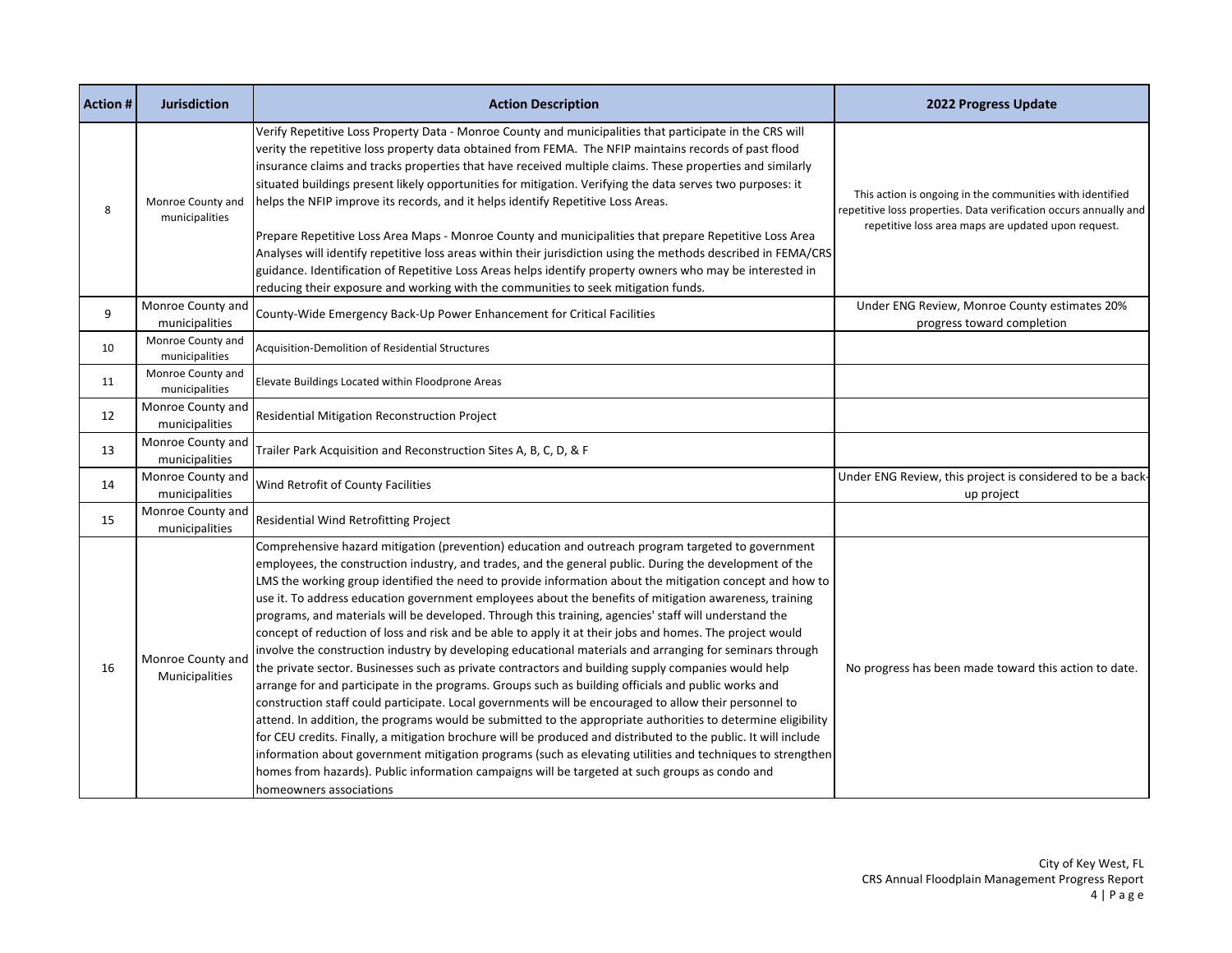| <b>Action#</b> | <b>Jurisdiction</b>                        | <b>Action Description</b>                                                                                                                                                                                                                                                                                                                                                                                                                                                                                                                                                   | 2022 Progress Update                                                                                                                                     |
|----------------|--------------------------------------------|-----------------------------------------------------------------------------------------------------------------------------------------------------------------------------------------------------------------------------------------------------------------------------------------------------------------------------------------------------------------------------------------------------------------------------------------------------------------------------------------------------------------------------------------------------------------------------|----------------------------------------------------------------------------------------------------------------------------------------------------------|
| 17             | Monroe County and<br>municipalities        | Promote hurricane and flood awareness to residents and businesses. Once residents and businesses become more<br>aware of their risk, they are more likely to mitigate their property and support community efforts to mitigate. Risk<br>awareness can be challenging in most parts of Florida with long intervals between events and with new residents<br>moving in. The LMS working group should actively seek effective risk communication information and opportunities to<br>promote steps businesses and residents can take to reduce their flood and hurricane risk. | Monroe County has a multi-jurisdictional PPI in place. The<br>County and municipalities continue to use education and<br>outreach throughout the County. |
| 18             | municipalities                             | Monroe County and Replacement of Storm Damaged wastewater treatment facility: locations could include package treatment<br>plants that serve small communities and businesses within the County.                                                                                                                                                                                                                                                                                                                                                                            | No progress has been made to date on this action.                                                                                                        |
| 19             | Monroe County and<br>municipalities        | County-wide Road Elevation and Drainage Improvements (Phase 1 of 2)                                                                                                                                                                                                                                                                                                                                                                                                                                                                                                         | Back-up project; to date no progress has been made<br>toward completion.                                                                                 |
| 20             | municipalities                             | Monroe County and Purchase New Wellfield for water supply to address threat of saltwater intrusion and hypersaline water<br>from FPL cooling canals.                                                                                                                                                                                                                                                                                                                                                                                                                        | Project currently in Planning Phase                                                                                                                      |
| 21             | Monroe County and<br><b>Municipalities</b> | Natural Resources Adaptation Plan                                                                                                                                                                                                                                                                                                                                                                                                                                                                                                                                           |                                                                                                                                                          |
| 22             | Monroe County and<br>municipalities        | Engine Generators at Water Treatment Plant                                                                                                                                                                                                                                                                                                                                                                                                                                                                                                                                  |                                                                                                                                                          |
| 23             | Monroe County and<br>Municipalities        | Hospital Hardening: Evaluate/identify necessary improvements needed to retrofit hospital facilities and<br>perform needed retrofits to mitigate storm damages. Facilities include: Lower Keys Health Systems, De Poo<br>Hospital, Fisherman's Hospital, Mariners' Hospital, Nursing Homes (including Bayshore Manor)                                                                                                                                                                                                                                                        | New Project.                                                                                                                                             |
| 49             | Monroe County and<br>Key West              | Improve Satellite Communication                                                                                                                                                                                                                                                                                                                                                                                                                                                                                                                                             | Keys Energy is lead                                                                                                                                      |
| 50             | Monroe County and<br>Key West              | Storm Hardening of Electrical Service to Critical Government Facilities                                                                                                                                                                                                                                                                                                                                                                                                                                                                                                     | Keys Energy is lead                                                                                                                                      |
| 51             | Monroe County and<br><b>Key West</b>       | <b>Backup Generators for Critical Facilities</b>                                                                                                                                                                                                                                                                                                                                                                                                                                                                                                                            | Keys Energy is lead                                                                                                                                      |
| 52             | Monroe County and<br>Key West              | Harden Material Distribution Center                                                                                                                                                                                                                                                                                                                                                                                                                                                                                                                                         | Keys Energy is lead                                                                                                                                      |
| 53             | Monroe County and<br><b>Key West</b>       | <b>Transmission Pole Water Crossing</b>                                                                                                                                                                                                                                                                                                                                                                                                                                                                                                                                     | Keys Energy is lead                                                                                                                                      |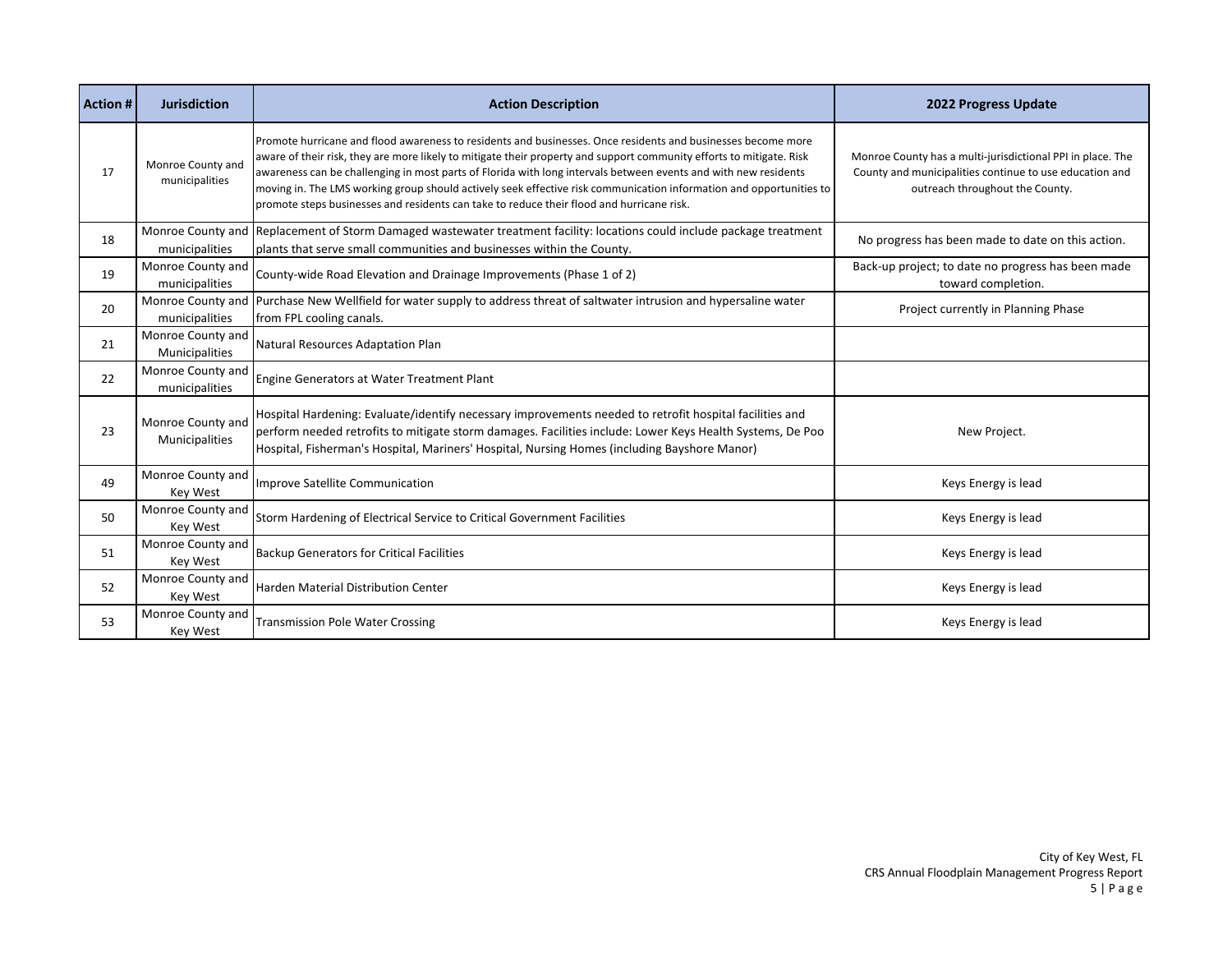| <b>Action #</b> | <b>Jurisdiction</b>                                               | <b>Action Description</b>                                                                                                                                                                                                                                                                                                                                                                         | <b>2022 Progress Update</b>                                                                                                                                                                                                                                                                                                                                                                                                                                                                                                                                                                                                                                                                                                                                                                                                                                                                                            |
|-----------------|-------------------------------------------------------------------|---------------------------------------------------------------------------------------------------------------------------------------------------------------------------------------------------------------------------------------------------------------------------------------------------------------------------------------------------------------------------------------------------|------------------------------------------------------------------------------------------------------------------------------------------------------------------------------------------------------------------------------------------------------------------------------------------------------------------------------------------------------------------------------------------------------------------------------------------------------------------------------------------------------------------------------------------------------------------------------------------------------------------------------------------------------------------------------------------------------------------------------------------------------------------------------------------------------------------------------------------------------------------------------------------------------------------------|
| 54              | Islamorada, Key<br>Colony Beach, Key<br>West, Layton,<br>Marathon | Evaluate protective measures for critical infrastructure and facilities to protect against dynamic hazards<br>including flood, wind, sea level rise, and strong storms. Critical facilities provide services that the whole<br>community depends on for basic functioning. The communities will evaluate the need for protecting critical<br>facilities and infrastructure and address as needed. | Islamorada: Facilities to be addressed have been identified (fire<br>stations and wastewater facility); funding for main fire station<br>and wastewater facility are in the RFP process. The other two<br>stations are in the queue. The community hopes to floodproof<br>these facilities that sit at BFE+1'.<br>Key Colony Beach is currently in the planning phase to build a<br>new City Hall and will begin demolition and construction soon.<br>Key West has developed a multi-department adaptation team;<br>many stormwater master plan projects are in progress and<br>planning grants have been applied for (Home elevation<br>education and post disaster redevelopment plan grants have<br>been received)<br>Layton has retrofitted roof systems to 18- mph with heavy<br>insulation and replaced all windows with him impact windows.<br>Elevation of buildings and hardening properly is being explored. |
| 61              | Key West                                                          | <b>EOC Upgrades</b>                                                                                                                                                                                                                                                                                                                                                                               | New Communications poles were put up. SOS Kitchen will<br>serve as kitchen.                                                                                                                                                                                                                                                                                                                                                                                                                                                                                                                                                                                                                                                                                                                                                                                                                                            |
| 62              | Key West                                                          | Planning/Development of Sister City EOC: Develop a plan and implement a Sister City Emergency Operations<br>Center for large scale pre & post disaster situations                                                                                                                                                                                                                                 | No progress                                                                                                                                                                                                                                                                                                                                                                                                                                                                                                                                                                                                                                                                                                                                                                                                                                                                                                            |
| 63              | <b>Key West</b>                                                   | Emergency warning signal: install a siren or message device to be heard all across the city.                                                                                                                                                                                                                                                                                                      | No Progress                                                                                                                                                                                                                                                                                                                                                                                                                                                                                                                                                                                                                                                                                                                                                                                                                                                                                                            |
| 64              | Key West                                                          | Hazard Mitigation Strategies Planning Support                                                                                                                                                                                                                                                                                                                                                     | No Progress                                                                                                                                                                                                                                                                                                                                                                                                                                                                                                                                                                                                                                                                                                                                                                                                                                                                                                            |
| 65              | Key West                                                          | Post-Disaster (Flood) Recovery Plan                                                                                                                                                                                                                                                                                                                                                               | Plan Completed 2021. Awaiting FDEO comments on<br>Comp Plan and LDR Changes.                                                                                                                                                                                                                                                                                                                                                                                                                                                                                                                                                                                                                                                                                                                                                                                                                                           |
| 66              | <b>Key West</b>                                                   | Repetitive Loss Property Mitigation Planning Support                                                                                                                                                                                                                                                                                                                                              | Will be part of Adaptation Plan.                                                                                                                                                                                                                                                                                                                                                                                                                                                                                                                                                                                                                                                                                                                                                                                                                                                                                       |
| 67              | Key West                                                          | Reconstruction of Key Plaza Site B: Demolition and Reconstruction of 50 affordable apartment units.                                                                                                                                                                                                                                                                                               | Planning in discussions with multiple plaza owners about<br>possibilities.                                                                                                                                                                                                                                                                                                                                                                                                                                                                                                                                                                                                                                                                                                                                                                                                                                             |
| 68              | Key West                                                          | Rehabilitation and Retrofit of George Allen Apartments: Rehabilitation, Window replacement, & retrofit<br>shutters to Dade County approved wind resistance for 117 public housing project units                                                                                                                                                                                                   | Unknown. This is Housing Authority.                                                                                                                                                                                                                                                                                                                                                                                                                                                                                                                                                                                                                                                                                                                                                                                                                                                                                    |
| 69              | <b>Key West</b>                                                   | <b>Generators for Critical Facilities (5)</b>                                                                                                                                                                                                                                                                                                                                                     | Completed in house.                                                                                                                                                                                                                                                                                                                                                                                                                                                                                                                                                                                                                                                                                                                                                                                                                                                                                                    |
| 70              | <b>Key West</b>                                                   | Wind-Retrofit(s) of First Responder Facilities                                                                                                                                                                                                                                                                                                                                                    | In contracting process.                                                                                                                                                                                                                                                                                                                                                                                                                                                                                                                                                                                                                                                                                                                                                                                                                                                                                                |
| 71              | Key West                                                          | Fire Station 3                                                                                                                                                                                                                                                                                                                                                                                    | The City dropped the FEMA 361 aspect from the previous<br>plan; Key West has applied for CDBG-DR, MIT-GI, & BRIC<br>funding for the project.                                                                                                                                                                                                                                                                                                                                                                                                                                                                                                                                                                                                                                                                                                                                                                           |
| 73              | Key West                                                          | Garrison Bright/Wahoo Pier Hardening                                                                                                                                                                                                                                                                                                                                                              | Completed                                                                                                                                                                                                                                                                                                                                                                                                                                                                                                                                                                                                                                                                                                                                                                                                                                                                                                              |
| 74              | Key West                                                          | Elevation of Floodprone Residential Properties                                                                                                                                                                                                                                                                                                                                                    | Partnered with County on Education Outreach and FMA<br>applications.                                                                                                                                                                                                                                                                                                                                                                                                                                                                                                                                                                                                                                                                                                                                                                                                                                                   |
| 75              | <b>Key West</b>                                                   | Shutter Bayview Park Scorebox                                                                                                                                                                                                                                                                                                                                                                     | No progress                                                                                                                                                                                                                                                                                                                                                                                                                                                                                                                                                                                                                                                                                                                                                                                                                                                                                                            |
| 76              | Key West                                                          | Shutter Fire Station Museum: Install Dade county approved shutter system on structure.                                                                                                                                                                                                                                                                                                            | No Progress                                                                                                                                                                                                                                                                                                                                                                                                                                                                                                                                                                                                                                                                                                                                                                                                                                                                                                            |
| 77              | Key West                                                          | Shutter Park-n-Ride: Feasibility of shuttering the parking garage for storage of City Emergency vehicles and<br>equipment; post disaster relief site.                                                                                                                                                                                                                                             | No Progress                                                                                                                                                                                                                                                                                                                                                                                                                                                                                                                                                                                                                                                                                                                                                                                                                                                                                                            |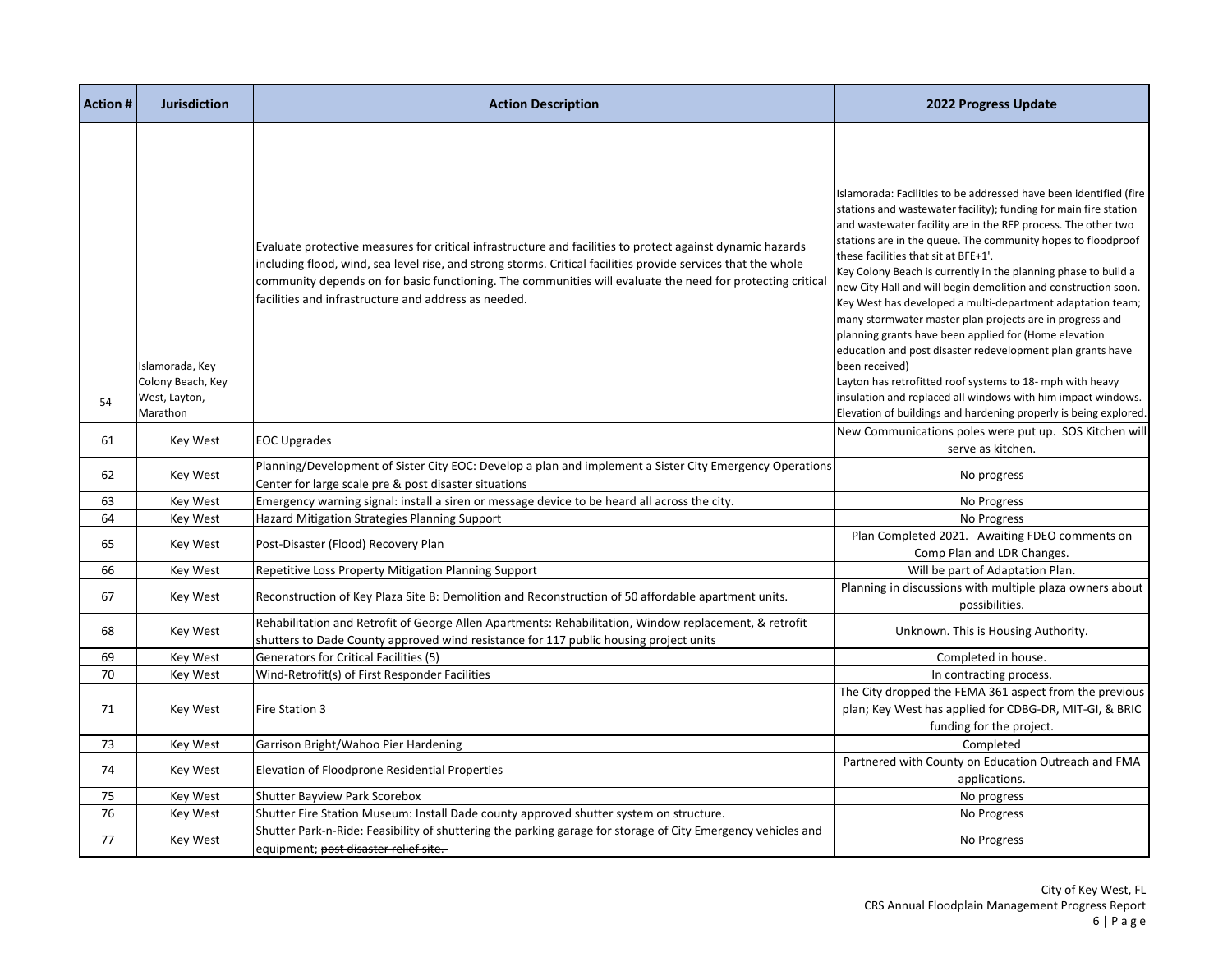| <b>Action#</b> | <b>Jurisdiction</b> | <b>Action Description</b>                                                                                                                                                                                                | <b>2022 Progress Update</b>                                                        |
|----------------|---------------------|--------------------------------------------------------------------------------------------------------------------------------------------------------------------------------------------------------------------------|------------------------------------------------------------------------------------|
| 78             | Key West            | Wind Retrofit of Homes: The City will manage a project to examine homes and provide recommendations to<br>homeowners for wind retrofit and fund the structural retrofit.                                                 | No Progress                                                                        |
| 79             | <b>Key West</b>     | 1010 Windsor Lane: Structural retrofitting of existing auditorium building                                                                                                                                               | No Progress                                                                        |
| 80             | <b>Key West</b>     | Wind-Retrofit(s) of Historically and Culturally Significant Facilities                                                                                                                                                   | Missed HLMP grant cycle, waiting for additional funding<br>opportunities.          |
| 81             | <b>Key West</b>     | Wind-Retrofits of Public Service Facilities                                                                                                                                                                              | In contracting process.                                                            |
| 82             | Key West            | Affordable Rentals, Phase III; New construction of affordable housing units. This is a continuation of project<br>funded under prior Unmet Needs Funding. New construction of 14 affordable rental unit elderly persons. | Garden View and 3.2 Acres.                                                         |
| 83             | <b>Key West</b>     | Elevation of Public Works Facility                                                                                                                                                                                       | No Progress                                                                        |
| 85             | Key West            | Force Main Relocation Project (Infrastructure Hardening)                                                                                                                                                                 | Received Contract for HMGP (also CDBG-DR1, DR2 & MIT-<br>GI Funds)                 |
| 86             | <b>Key West</b>     | Outfall system for Dennis & Venetian (Drainage)                                                                                                                                                                          | Complete                                                                           |
| 87             | Key West            | <b>Staples Avenue exfiltration trench</b>                                                                                                                                                                                | No progress                                                                        |
| 88             | <b>Key West</b>     | Tide Valves and Outfall Improvements (Drainage)                                                                                                                                                                          | In design phase; Have CDBG-DR2 & MIT-GI funds                                      |
| 89             | <b>Key West</b>     | Fogarty and 3rd Street Pump Station                                                                                                                                                                                      | HMGP: In design phase.                                                             |
| 90             | Key West            | Harris and 10th street expanded project: installation of new outfall at Harris & 10th street with a pollution<br>control box near the outfall to improve drainage in the low elevation area                              | In contracting process.                                                            |
| 91             | Key West            | White & Petronia                                                                                                                                                                                                         | Did not get HMGP/CDBG-DR2 funding. Waiting for<br>additional funding opportuntites |
| 92             | Key West            | 3rd street Well or Exfiltration Trench                                                                                                                                                                                   | No progress                                                                        |
| 93             | Key West            | 4th street Well or Exfiltration Trench                                                                                                                                                                                   | No progress                                                                        |
| 94             | Key West            | Cindy & 19th Street Outfall                                                                                                                                                                                              | No Progress                                                                        |
| 95             | Key West            | Additional Well for Patricia/Ashby Pump Station                                                                                                                                                                          | Got FEMA Grant - design phase                                                      |
| 96             | <b>Key West</b>     | Duck Avenue & 19th Street Gravity Well                                                                                                                                                                                   | No Progress                                                                        |
| 97             | <b>Key West</b>     | Eagle and 20th outfall                                                                                                                                                                                                   | No Progress                                                                        |
| 98             | Key West            | Eagle Avenue Between 16th and 17th street trench                                                                                                                                                                         | No Progress                                                                        |
| 99             | Key West            | Eisenhower Drive Twin 24" Pipeline                                                                                                                                                                                       | No Progress                                                                        |
| 100            | Key West            | Flood Control Flagler Avenue: Install nine wells to intercept water from Flagler Avenue and put tide valves<br>to stop storm surge.                                                                                      | Tide valves only                                                                   |
| 101            | Key West            | Florida & Olivia Street Gravity Well                                                                                                                                                                                     | No Progress                                                                        |
| 102            | <b>Key West</b>     | Olivia Street at Phalski & at Francis Gravity Well                                                                                                                                                                       | No Progress                                                                        |
| 103            | <b>Key West</b>     | Packer Street at Olivia - trench and well                                                                                                                                                                                | No Progress                                                                        |
| 104            | Key West            | Hazard Mitigation Community Revolving Loan Fund                                                                                                                                                                          | No Progress                                                                        |
| 105            | Key West            | Hazard Mitigation Policies Upgrade: (PDRRP?)                                                                                                                                                                             | Some with PDRRP, some with upcoming Adaptation Plan                                |
| 106            | Key West            | Comprehensive Pervious Program to decrease runoff. Tie to vertical (cistern) Stormwater Management<br>options.                                                                                                           | SWMP, Phase 3 in FY23                                                              |
| 107            | <b>Key West</b>     | Erosion Program, to track, disclose & utilize living shorelines when possible.                                                                                                                                           | Part of Adaptation Plan                                                            |
| 108            | Key West            | Living Shoreline Plan to protect our island from erosion.                                                                                                                                                                | Part of Adaptation Plan                                                            |
| 109            | Key West            | Neighborhood Flood Protection Plan                                                                                                                                                                                       | Part of Adaptation Plan                                                            |
| 110            | <b>Key West</b>     | Water Supply Plan: Require high efficiency water fixtures                                                                                                                                                                | Will complete FY22                                                                 |